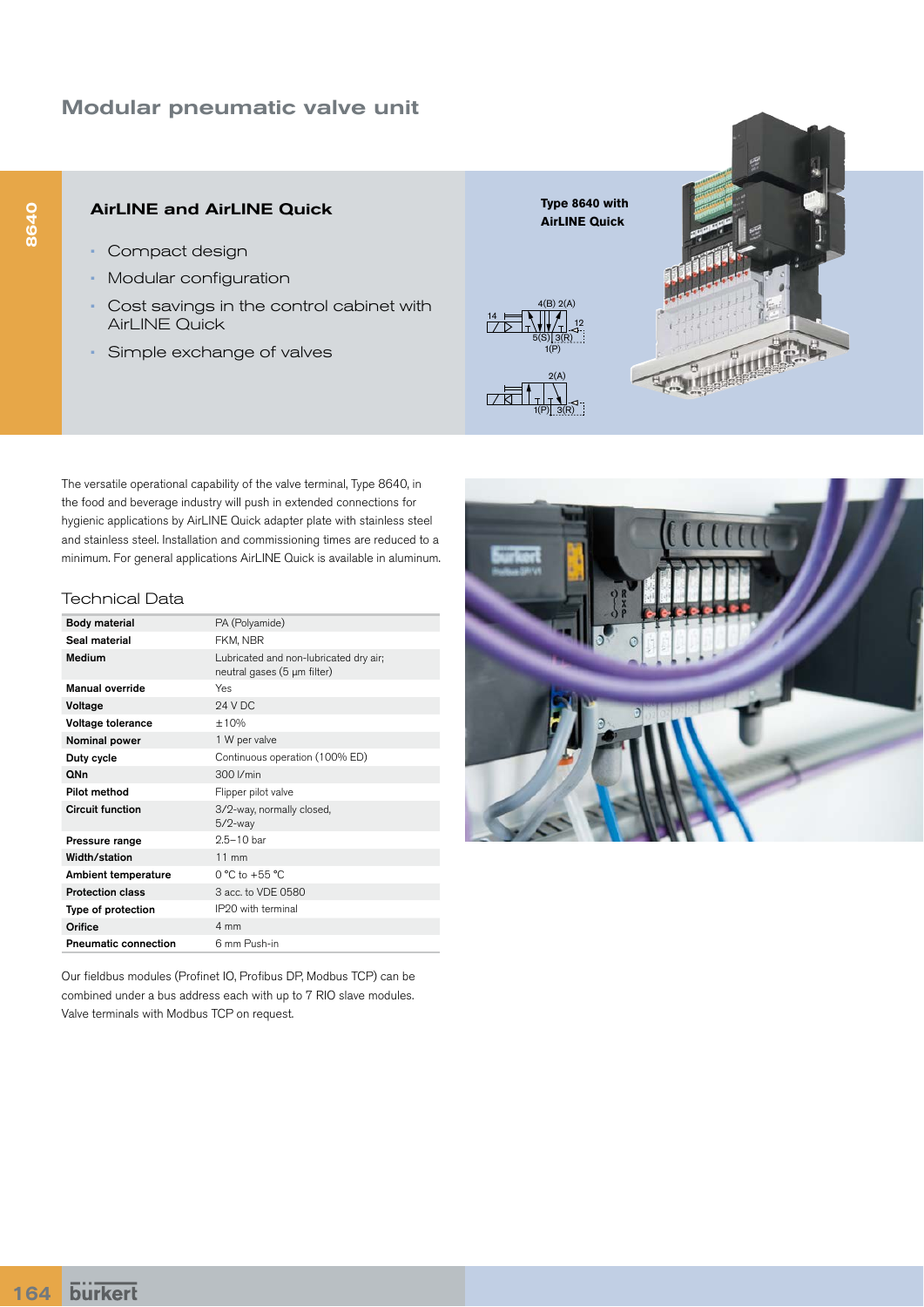### Ordering chart

|                                               |                      | Item no.           |                    |                  |                             |                 |  |  |  |
|-----------------------------------------------|----------------------|--------------------|--------------------|------------------|-----------------------------|-----------------|--|--|--|
| <b>Valve function</b>                         | <b>Digital input</b> | <b>Profinet IO</b> | <b>Profibus DP</b> | <b>RIO Slave</b> | <b>Common</b><br>connection | <b>Multipin</b> |  |  |  |
| Type 8640 Standard 3/2- and 5/2-way functions |                      |                    |                    |                  |                             |                 |  |  |  |
| $8 \times 3/2$                                |                      | 253 644            | 216 223            | 187 663          | 203 956                     | 706 532         |  |  |  |
|                                               | 8                    | 253 651            | 230 792            | 237 091          | $\overline{\phantom{a}}$    | 231 603         |  |  |  |
| $8 \times 5/2$                                |                      | 253767             | 210 182            | 253 242          | 227 951                     | 706 854         |  |  |  |
|                                               | 16                   | 253769             | 224 071            | 253 245          | $\overline{\phantom{m}}$    | 253 244         |  |  |  |
| $8 \times 2 \times 3/2$                       |                      | 253 679            | 189 667            | 237 096          | 208 382                     | 224 404         |  |  |  |
|                                               | 16                   | 253 683            | 237 110            | 237 097          | $\overline{\phantom{a}}$    | 237 073         |  |  |  |
| $12 \times 5/2$                               |                      | 253770             | 710 531            | 253 251          | 189 279                     | 708 412         |  |  |  |
|                                               | 24                   | 253771             | 710046             | 253 247          | $\overline{\phantom{m}}$    | 207 607         |  |  |  |
| $12 \times 2 \times 3/2$                      |                      | 253703             | 208 176            | 218 304          | 235 702                     | 182089          |  |  |  |
|                                               | 24                   | 253706             | 218 307            | 218 308          | $\qquad \qquad -$           | 173 571         |  |  |  |
| $16 \times 3/2$                               |                      | 253 656            | 189 291            | 235 597          | 708 042                     | 706713          |  |  |  |
|                                               | 16                   | 253 666            | 178 229            | 174 333          |                             | 177 419         |  |  |  |
| $16 \times 5/2$                               |                      | 253773             | 709 711            | 710317           | 708 751                     | 169891          |  |  |  |
|                                               | 32                   | 253774             | 234 195            | 253 253          |                             | 253 254         |  |  |  |
| $24 \times 3/2$                               |                      | 253 672            | 710 320            | 710 457          | 202 871                     | 169 920         |  |  |  |
|                                               | 24                   | 253 675            | 215 422            | 214 681          |                             | 707 368         |  |  |  |
| $24 \times 5/2$                               |                      | 253776             | 182710             | 253 258          | 181735                      | 182716          |  |  |  |

|                                                                                                                      |                      | Manual/                    | Item no.           |                    |                  |                          |                 |  |
|----------------------------------------------------------------------------------------------------------------------|----------------------|----------------------------|--------------------|--------------------|------------------|--------------------------|-----------------|--|
| <b>Valve function</b>                                                                                                | <b>Digital input</b> | <b>Automatic</b><br>switch | <b>Profinet IO</b> | <b>Profibus DP</b> | <b>RIO Slave</b> | Common<br>connection     | <b>Multipin</b> |  |
| Type 8640 Standard 3/2- and 5/2-way functions including process safety functions, pneumatic HotSwap and check valves |                      |                            |                    |                    |                  |                          |                 |  |
| $8 \times 3/2$                                                                                                       |                      |                            | 253 646            | 218 900            | 236 139          | 208 250                  | 219 010         |  |
|                                                                                                                      |                      | Yes                        | 253 648            | 218898             | 237 057          |                          | 237 069         |  |
|                                                                                                                      | 8                    |                            | 253 652            | 219 041            | 229 922          |                          | 237 075         |  |
|                                                                                                                      | 8                    | Yes                        | 253 654            | 218894             | 237 092          | $\qquad \qquad -$        | 219572          |  |
| $8 \times 5/2$                                                                                                       |                      |                            | 253 589            | 218 906            | 237 093          | 213074                   | 707 131         |  |
|                                                                                                                      | 8                    |                            | 253 595            | 218 902            | 237 094          |                          | 237 076         |  |
|                                                                                                                      | 16                   |                            | 253 599            | 218 904            | 237 095          |                          | 229 577         |  |
| $8 \times 2 \times 3/2$                                                                                              |                      |                            | 253 681            | 236 022            | 237 071          | 226 084                  | 179 369         |  |
|                                                                                                                      | 16                   |                            | 253 684            | 230 105            | 164 850          | $\overline{\phantom{m}}$ | 237 077         |  |
| $12 \times 2 \times 3/2$                                                                                             |                      |                            | 253 705            | 235 781            | 173 388          | 226 086                  | 226 360         |  |
|                                                                                                                      | 24                   |                            | 253708             | 230 102            | 236014           |                          | 179 368         |  |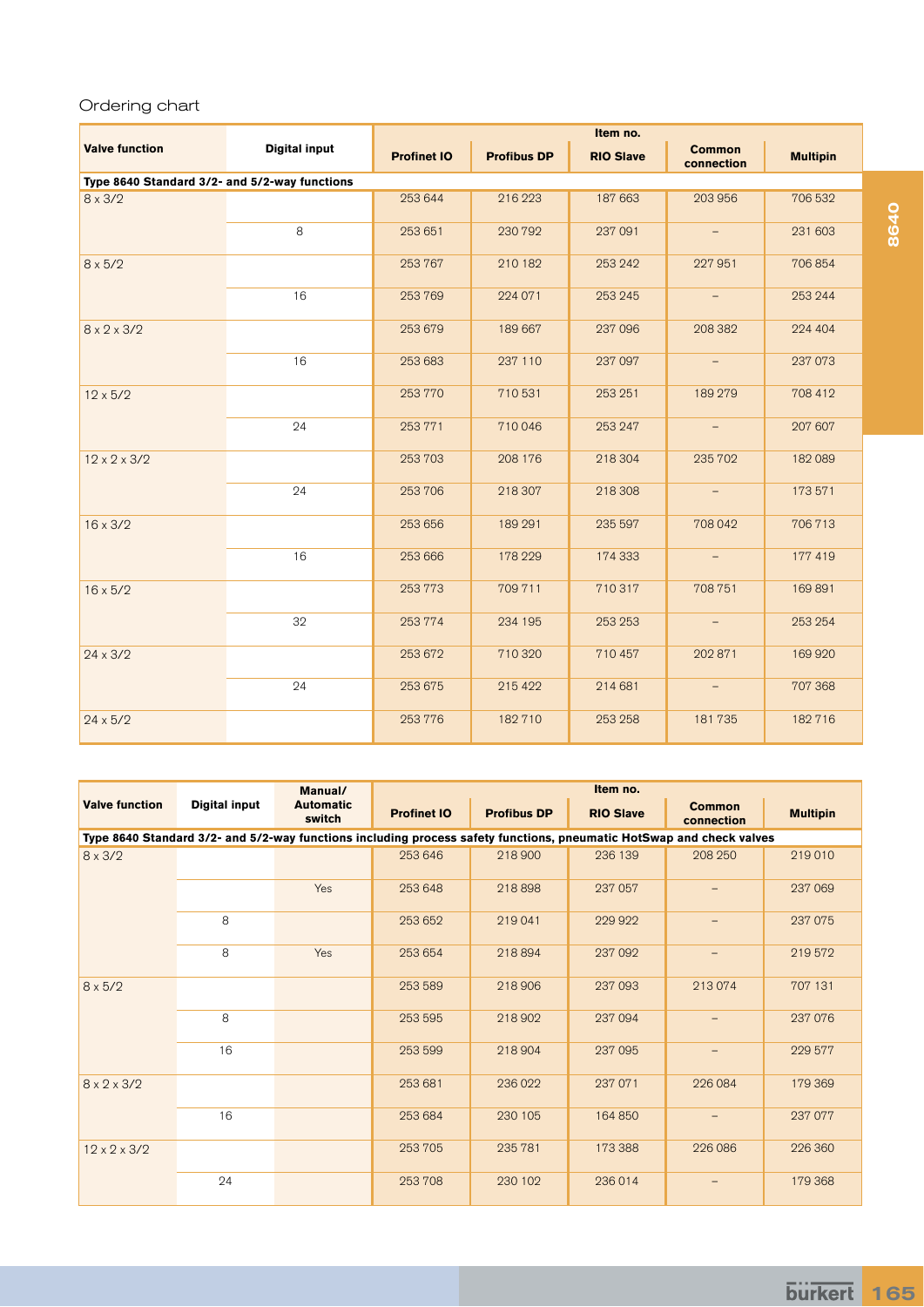### Ordering chart (Continued)

|                       |                                                                                                                      | Manual/                    | Item no.           |                    |                  |                             |                          |  |
|-----------------------|----------------------------------------------------------------------------------------------------------------------|----------------------------|--------------------|--------------------|------------------|-----------------------------|--------------------------|--|
| <b>Valve function</b> | <b>Digital input</b>                                                                                                 | <b>Automatic</b><br>switch | <b>Profinet IO</b> | <b>Profibus DP</b> | <b>RIO Slave</b> | <b>Common</b><br>connection | <b>Multipin</b>          |  |
|                       | Type 8640 Standard 3/2- and 5/2-way functions including process safety functions, pneumatic HotSwap and check valves |                            |                    |                    |                  |                             |                          |  |
| $16 \times 3/2$       |                                                                                                                      |                            | 253 658            | 219 042            | 236 140          | 219 386                     | 217779                   |  |
|                       | 16                                                                                                                   |                            | 253 670            | 212 180            | 227 905          |                             | 237 079                  |  |
|                       | 16                                                                                                                   | Yes                        | 253 676            | 212 179            | 237 099          | $\overline{\phantom{0}}$    | 237 080                  |  |
|                       | 32                                                                                                                   |                            | 253 664            | 212 182            | 220 612          | $\qquad \qquad -$           | 237 083                  |  |
|                       | 32                                                                                                                   | Yes                        | 253 669            | 212 181            | 220 611          | $\overline{\phantom{a}}$    | 237 081                  |  |
| $16 \times 5/2$       |                                                                                                                      |                            | 253 601            | 218956             | 237 100          | 225 861                     | 237 084                  |  |
|                       |                                                                                                                      | Yes                        | 253 603            | 218 955            | 237 101          | $=$                         | 237 085                  |  |
|                       | 16                                                                                                                   |                            | 253 606            | 212 184            | 237 104          | $\overline{\phantom{0}}$    | 237 089                  |  |
|                       | 16                                                                                                                   | Yes                        | 253 608            | 212 183            | 237 102          | $\overline{\phantom{0}}$    | 237 088                  |  |
|                       | 32                                                                                                                   |                            | 253 627            | 212 187            | 230 230          | $\qquad \qquad -$           | 229 588                  |  |
|                       | 32                                                                                                                   | Yes                        | 253 628            | 215 840            | 215841           |                             | 237 090                  |  |
| $24 \times 3/2$       |                                                                                                                      |                            | 253 680            | 213 292            | 214 416          | 183055                      | 171 115                  |  |
|                       |                                                                                                                      | Yes                        | 253 674            | 213 291            | 213 491          |                             |                          |  |
|                       | 24                                                                                                                   |                            | 253 677            | 212 109            | 212 115          | $\qquad \qquad -$           | 707 369                  |  |
|                       | 24                                                                                                                   | Yes                        | 250 280            | 207 661            | 212 111          |                             | $\overline{\phantom{a}}$ |  |
| $24 \times 5/2$       |                                                                                                                      |                            | 253 629            | 172 040            | 237 106          | 213 280                     | 217 482                  |  |
|                       |                                                                                                                      | Yes                        | 253 631            | 237 108            | 237 107          | $\overline{\phantom{0}}$    | $\overline{\phantom{a}}$ |  |
|                       | 24                                                                                                                   |                            | 253 638            | 213 459            | 213 503          | $-$                         | 707 370                  |  |
|                       | 24                                                                                                                   | Yes                        | 253 641            | 213 458            | 213 493          |                             |                          |  |

|                          |                                                         |                         | Item no.           |                    |                  |                             |                 |  |
|--------------------------|---------------------------------------------------------|-------------------------|--------------------|--------------------|------------------|-----------------------------|-----------------|--|
| <b>Valve function</b>    | Digital input                                           | <b>AirLINE Quick</b>    | <b>Profinet IO</b> | <b>Profibus DP</b> | <b>RIO Slave</b> | <b>Common</b><br>connection | <b>Multipin</b> |  |
|                          | Type 8640 AirLINE Quick with 3/2- and 5/2-way functions |                         |                    |                    |                  |                             |                 |  |
| $4 \times 2 \times 3/2$  |                                                         | Anodised alu-<br>minium |                    |                    |                  | 243 003                     | 247 995         |  |
| $8 \times 2 \times 3/2$  |                                                         |                         | 253 359            | 230 189            | 233843           | 230 292                     | 230 619         |  |
|                          | 16                                                      |                         | 253 495            | 230 195            | 233 933          |                             | 230 543         |  |
| $12 \times 2 \times 3/2$ |                                                         |                         | 253 539            | 230 196            | 233 953          | 230 295                     | 230 616         |  |
|                          | 24                                                      |                         | 253 544            | 230 198            | 236 050          |                             | 230 620         |  |
| $16 \times 5/2$          |                                                         |                         | 253 556            | 247 613            | 247 571          | 247 621                     | 247 887         |  |
|                          | 32                                                      |                         | 253 560            | 247 618            | 247 625          | $\qquad \qquad$             | 247895          |  |